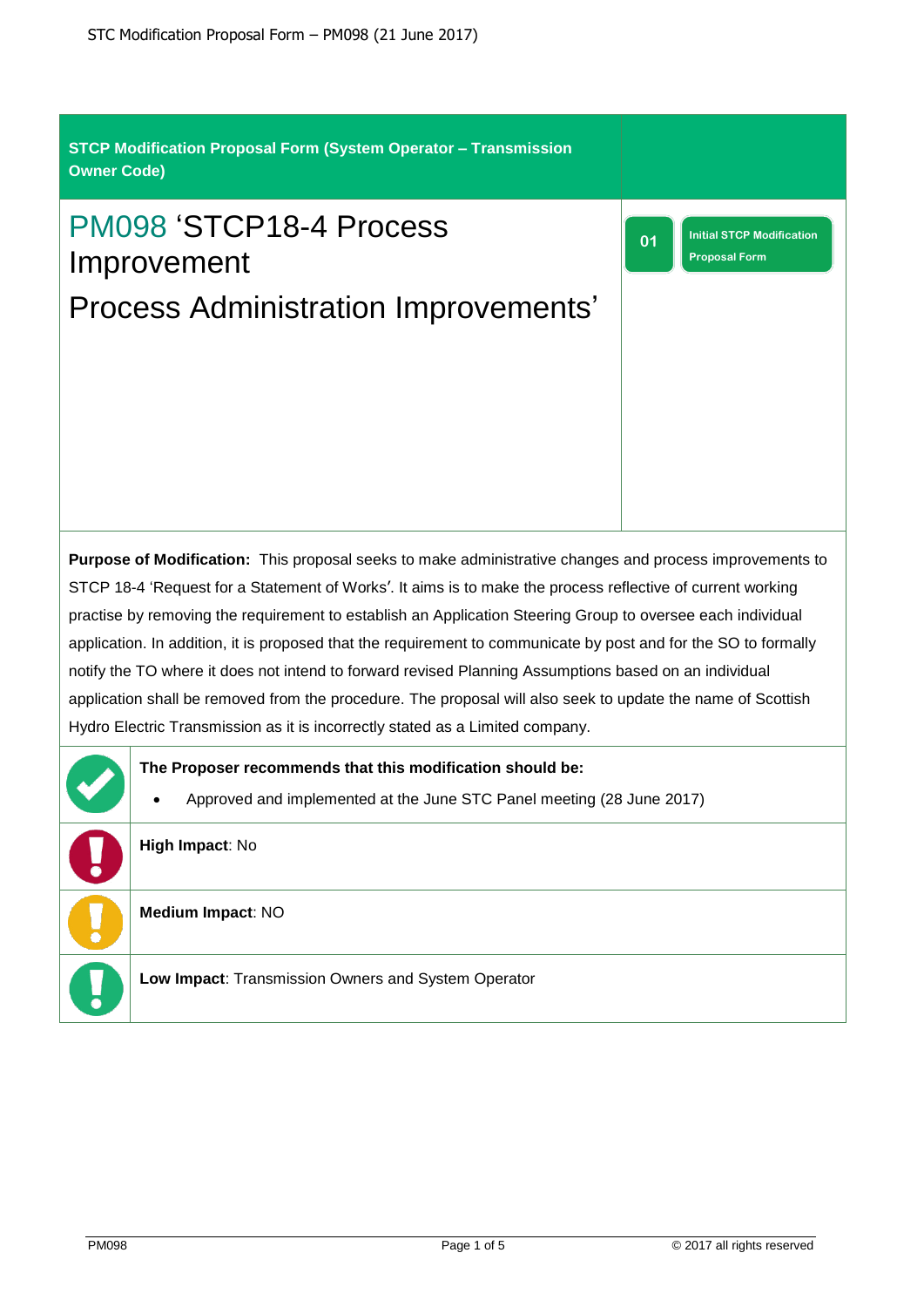| <b>Contents</b>                                                                                                                         |                | <b>Any questions?</b>                                                                                                                         |
|-----------------------------------------------------------------------------------------------------------------------------------------|----------------|-----------------------------------------------------------------------------------------------------------------------------------------------|
| <b>Summary</b><br>1<br><b>Governance</b><br>$\overline{2}$<br><b>Why Change?</b><br>3<br><b>Impacts &amp; Other Considerations</b><br>4 |                | Contact:<br>$\overline{2}$<br><b>Code Administrator</b><br>3<br>Lurrentia. Walker<br>$\overline{\mathbf{3}}$<br><b>@nationalgrid.com</b><br>3 |
| <b>Implementation</b><br>5<br><b>Legal Text</b><br>6                                                                                    |                | 4<br>07976 940 855<br>5                                                                                                                       |
| <b>Recommendation</b><br>7                                                                                                              |                | 5<br><b>Proposer:</b><br><b>Kenny Stott</b>                                                                                                   |
| Timetable<br>The Code Administrator recommends the following timetable:                                                                 |                | 20<br>Kenny.stott@sse.co<br>m                                                                                                                 |
| Proposal Form Submitted to Code<br>Administrator for review                                                                             | 21 June 2017   | 07767 851 658                                                                                                                                 |
| Proposal form submitted to STC<br><b>Panel Secretary</b>                                                                                | 21 June 2017   |                                                                                                                                               |
| STCP's are presented and<br>approved by the Panel                                                                                       | 28 June 2017   |                                                                                                                                               |
| Sign off                                                                                                                                | By 5 July 2017 |                                                                                                                                               |
| Implementation                                                                                                                          | By 5 July 2017 |                                                                                                                                               |

# **1 Summary**

1.1 The procedure currently requires the establishment of an Application Steering Group to oversee the process for each individual application. This mechanism is considered inefficient and outdated. Compliance with the overall process can be achieved by a combination of a single Lead Person(s) nominated by each party to oversee the process on their behalf. The benefit of this proposal is the saving in manpower costs and administration time for both the TO and SO in convening the Steering Group to review each application on an individual basis.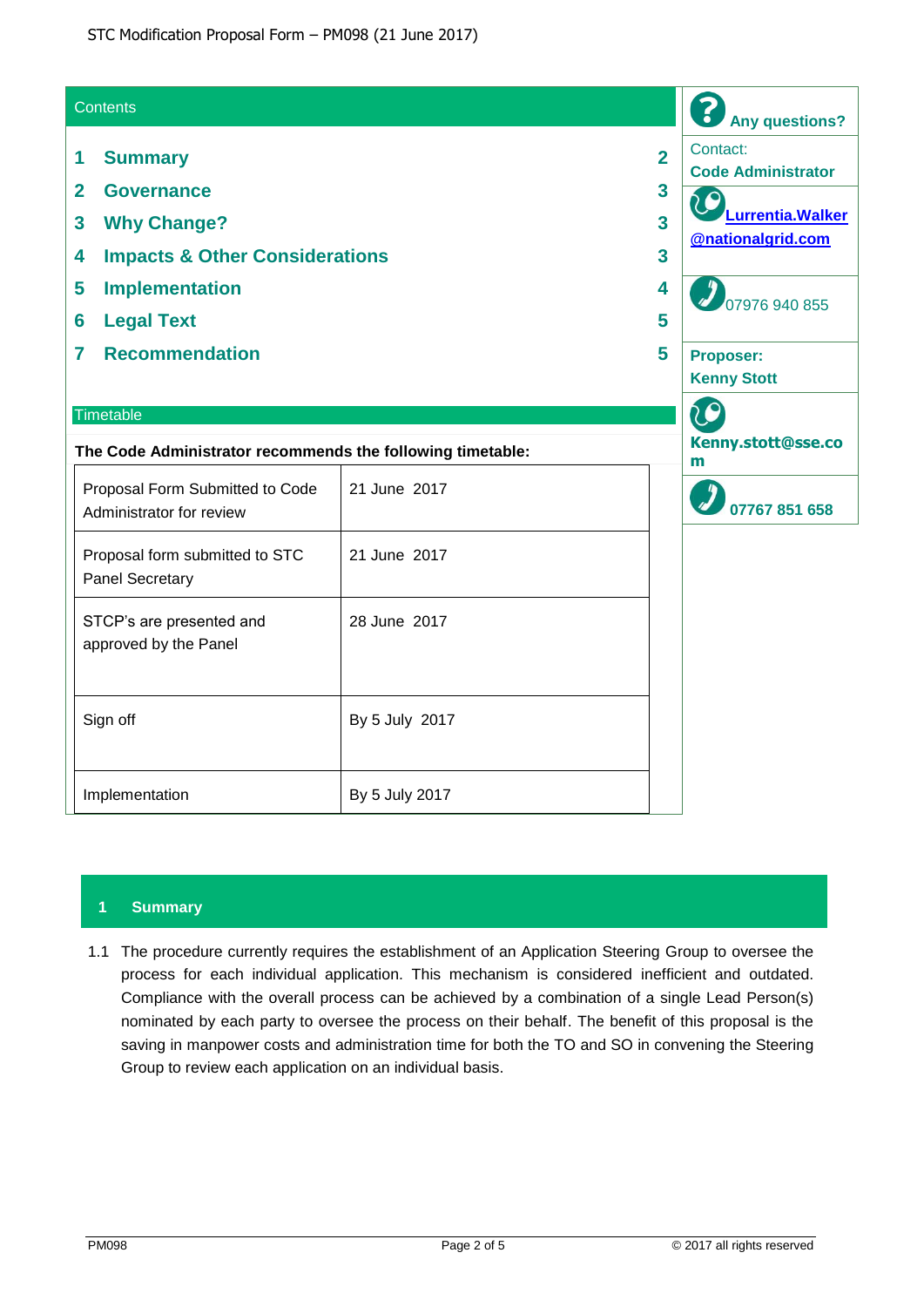### **2 Governance**

2.1 In line with Section B 7.3 of the STC, the STC Modification Panel will be requested to approval this change to STCP18-4.

#### **3 Why Change?**

3.1 The changes seeks to remove the requirement for establishment of a Steering Group to manage the interactions between SO/TO in favour of a more efficient process led by a single nominated person acting on behalf of each party involved in handing any application. The obligations of the Steering Group shall be assumed by the single nominated person.

#### **4 Impacts & Other Considerations**

In advance of submission the proposer contacted each STC party on an individual basis to discuss the proposed changes.

## **STC Parties' Assessments**

**National Grid** 

**Offshore Transmission Owners (OFTOs)**

**Scottish Hydro Electric Transmission plc (SHET)**

**SP Transmission Limited plc. (SPT)**

**Impact on STC/STCPS**

### **Relevant Objectives**

| Impact of the modification on the STC Objectives and STCP Assessment Criteria                                                                                    |                   |  |
|------------------------------------------------------------------------------------------------------------------------------------------------------------------|-------------------|--|
| Relevant Objective                                                                                                                                               | Identified impact |  |
| (a) efficient discharge of the obligations imposed upon transmission licensees<br>by transmission licences and the Act                                           | Positive          |  |
| development, maintenance and operation of an efficient, economical and<br>(b)<br>coordinated system of electricity transmission                                  | None              |  |
| (c) facilitating effective competition in the generation and supply of electricity,<br>and (so far as consistent therewith) facilitating such competition in the | None              |  |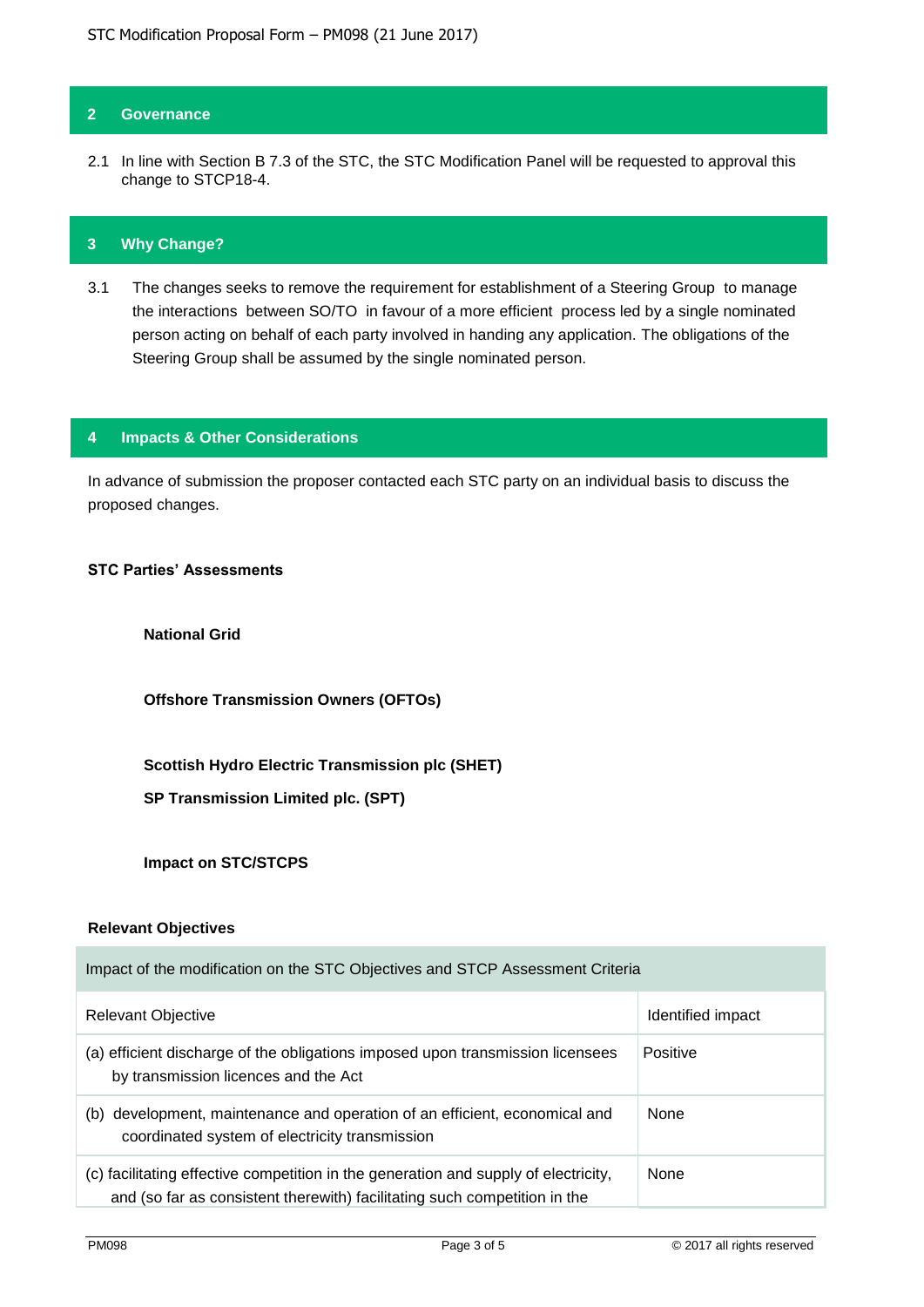| distribution of electricity                                                                                                                                                                        |             |
|----------------------------------------------------------------------------------------------------------------------------------------------------------------------------------------------------|-------------|
| (d) protection of the security and quality of supply and safe operation of the<br>national electricity transmission system insofar as it relates to interactions<br>between transmission licensees | <b>None</b> |
| (e) promotion of good industry practice and efficiency in the implementation<br>and administration of the arrangements described in the STC.                                                       | Positive    |
| (f) facilitation of access to the national electricity transmission system for<br>generation not yet connected to the national electricity transmission<br>system or distribution system;          | <b>None</b> |
| (g) compliance with the Electricity Regulation and any relevant legally binding<br>decision of the European Commission and/or the Agency.                                                          | None        |

### In addition for an STCP Change, Section B 7.3.2 details that the following should be considered:

| Provision                                                                                                                                                                                                                                   | View of the Proposer |
|---------------------------------------------------------------------------------------------------------------------------------------------------------------------------------------------------------------------------------------------|----------------------|
| the amendment or addition does not impair,<br>frustrate or invalidate the provisions of the Code                                                                                                                                            | Agree                |
| the amendment or addition does not impose new<br>obligations or liabilities or restrictions of a material<br>nature on Relevant Parties which are not subsidiary<br>to the rights and obligations of the Relevant Parties<br>under the Code | Agree                |
| the amendment or addition is not inconsistent or in<br>conflict with the Code, Transmission Licence<br>Conditions or other relevant statutory requirements                                                                                  | Agree                |
| the Relevant Party Representatives deem that the<br>amendment or addition is appropriate to support<br>compliance with the Code                                                                                                             | Agree                |

The Proposer believes that this change will better facilitate relevant objective(s) A & E and Section B 7.3.2 is satisfied by demonstrating greater efficiencies in the areas of work management within individual STC parties and as well as areas of collective responsibility of all STC parties.